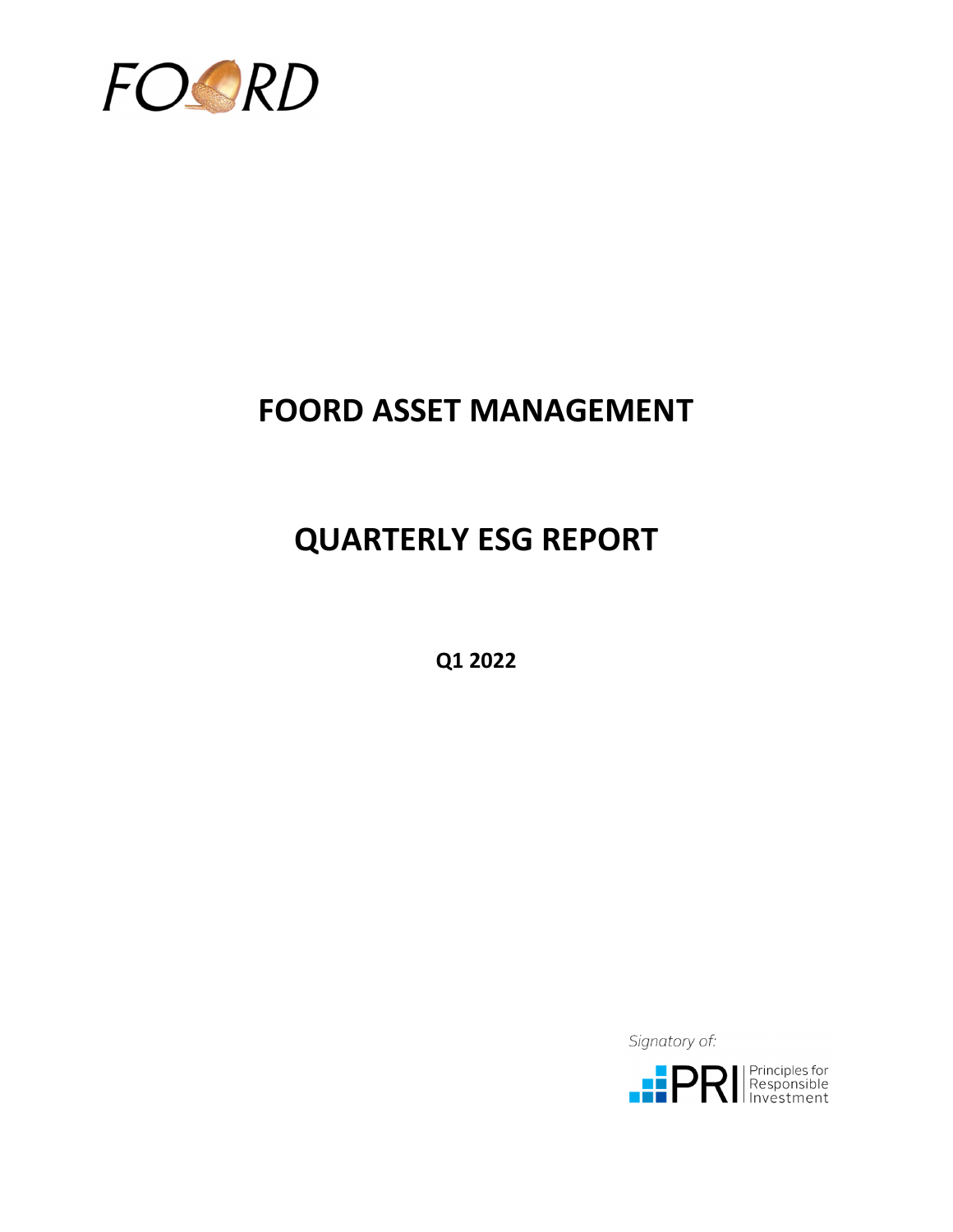### **RESPONSIBLE INVESTMENT SUMMARY**

#### **Proxy Voting Summary Q1 2022**

| <b>DOMESTIC COMPONENT</b>          | <b>TOTAL COUNT</b> | FOR % | <b>AGAINST%</b> | <b>ABSTAIN %</b> |
|------------------------------------|--------------------|-------|-----------------|------------------|
| Auditor/risk/social/ethics related | 15                 | 100%  | 0%              | 0%               |
| Buy back shares                    | 4                  | 75%   | 25%             | 0%               |
| Director remuneration              | 16                 | 100%  | 0%              | 0%               |
| Issue shares                       | 4                  | 25%   | 75%             | 0%               |
| Loan/financial assistance          | 4                  | 0%    | 100%            | 0%               |
| Other                              | 9                  | 67%   | 33%             | 0%               |
| Re/elect director                  | 18                 | 100%  | 0%              | 0%               |
| Remuneration policy                | 6                  | 50%   | 50%             | 0%               |
| Signature of documents             | 1                  | 100%  | 0%              | 0%               |

| <b>FOREIGN COMPONENT (FOORD INTERNATIONAL FUND)</b>   | <b>TOTAL COUNT</b> | FOR % | <b>AGAINST %</b> | <b>ABSTAIN %</b> |
|-------------------------------------------------------|--------------------|-------|------------------|------------------|
| Adopt financials                                      |                    | 100%  | 0%               | 0%               |
| Auditor/risk/social/ethics related                    | 3                  | 100%  | 0%               | 0%               |
| Re/elect director or members of supervisory board     |                    | 100%  | 0%               | 0%               |
| Remuneration policy including directors' remuneration |                    | 0%    | 100%             | 0%               |

| <b>FOREIGN COMPONENT (FOORD GLOBAL EQUITY FUND)</b>   | <b>TOTAL COUNT</b> | FOR % | <b>AGAINST %</b> | <b>ABSTAIN %</b> |
|-------------------------------------------------------|--------------------|-------|------------------|------------------|
| Adopt financials                                      |                    | 100%  | 0%               | 0%               |
| Auditor/risk/social/ethics related                    | 5                  | 100%  | 0%               | 0%               |
| Issue shares                                          | 3                  | 100%  | 0%               | 0%               |
| Re/elect director or members of supervisory board     | 21                 | 100%  | 0%               | 0%               |
| Remuneration policy including directors' remuneration | 3                  | 0%    | 100%             | 0%               |

General comments:

- There are few abstentions. We apply our minds to every single resolution put to shareholders. When there is an abstention, it would typically be intentional or for strategic reasons.
- We typically vote against any resolution that could dilute the interests of existing shareholders. Examples include placing shares under the blanket control of Directors, providing loans and financial assistance to associate companies or subsidiaries and blanket authority to issue shares. On the rare occasion we have voted in favour of such resolutions, we were able to gain the required conviction in the specifics of the strategic rationale for such activities and could gain comfort that such activities are indeed to be used to the reasons stated.
- The firm also has a strong philosophy regarding management remuneration models. We believe in rewarding good managers with appropriate cash remuneration on achievement of relevant performance metrics that enhance long-term shareholder value. We are generally not in favour of share option schemes given the inherent asymmetry between risk and reward typical of such schemes. In addition, we do not believe that existing shareholders should be diluted by the issuing of new shares to management as is the case with most option schemes. We are in favour of the alignment created between management and shareholders when management has acquired its stake in the company through open market share trading and paid for out of management's own cash earnings.